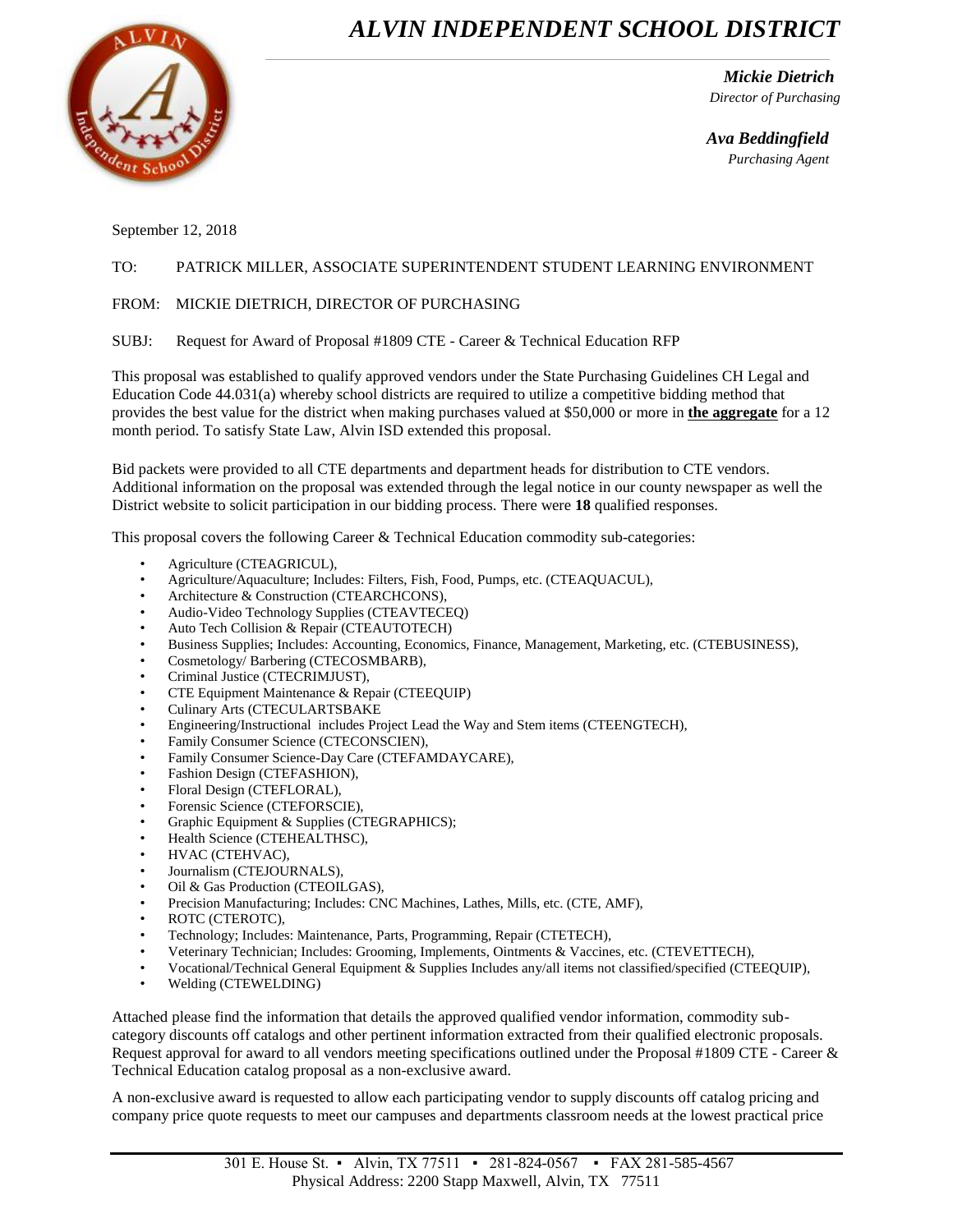and best value with the flexibility to purchase from a list of approved qualified vendors meeting the terms and conditions established for this contract.

This proposal is requested for award under a one-year contract with a two (2) year renewal extension as long as both parties agree to the terms of the contract for use on an as needed basis and funds are available for these commodities. Renewal of this contract is not anticipated until September, 2021. Additional proposals of this nature may be extended for vendor participation; however, this will not disqualify any vendors awarded under this contract, but will allow for additional vendor participation in the future under these commodities.

| <b>ACCO BRANDS USA LLC</b>                                      | <b>Categories Bid</b>                                                                                                                                                                                                 | % Discount |
|-----------------------------------------------------------------|-----------------------------------------------------------------------------------------------------------------------------------------------------------------------------------------------------------------------|------------|
| Mark Swanson<br>800-723-4000                                    | CTE (Career & Technical Education), AUDIO-<br><b>VISUAL TECHNOLOGY SUPPLIES</b><br>(CTEAVTECEQ)<br>CTE (Career & Technical Education), BUSINESS<br>SUPPLIES: INCLUDES: ACCOUNTING,<br>ECONOMICS, FINANCE, MANAGEMENT, | 40%        |
| 800-914-8178 Fax                                                | MARKETING,<br>ETC.<br>(CTEBUSINESS)                                                                                                                                                                                   | 40%        |
| AMERICAN HEALTH SERVICE DBA MED-<br><b>VET INTERNATIONAL</b>    | <b>Categories Bid</b>                                                                                                                                                                                                 | % Discount |
| Crystal Kacso                                                   | CTE (Career & Technical Education),<br>VETERINARY TECHNICIAN, INCLUDES:<br>GROOMING, IMPLEMENTS, OINTMENTS &<br>VACCINES, ETC. (CTEVETTECH)                                                                           | 5%         |
| 800-544-7521 Ext 208<br>800-204-2177 Fax                        |                                                                                                                                                                                                                       |            |
| <b>ANCHORAGE MEDICAL EQUIPMENT &amp;</b><br><b>SUPPLIES LLC</b> | <b>Categories Bid</b>                                                                                                                                                                                                 | % Discount |
| Dana Griffin                                                    | CTE (Career & Technical Education),                                                                                                                                                                                   |            |
| 800-981-8991                                                    | Architecture & Construction (CTEARCHCONS)<br>CTE (Career & Technical Education) Auto Tech                                                                                                                             | 5%         |
| 800-944-8684                                                    | Colission & Repair (CTEAUTOTECH)<br>CTE (Career & Technical Education)                                                                                                                                                | 5%         |
|                                                                 | Cosmotology (CTECOSMBARB)                                                                                                                                                                                             | 5%         |
|                                                                 | CTE (Career & Technical Education) Culinary<br>Arts (CTECULARTSBAKE)<br>CTE (Career & Technical Education) Health                                                                                                     | 5%         |
|                                                                 | Science (CTEHEALTHSC)<br>CTE (Career & Technical Education) Veterinary                                                                                                                                                | 5%         |
|                                                                 | Technician, Includes: Grooming, Implements,<br>Ointments & Vaccines, etc. (CTEVETTECH)<br>CTE (Career & Technical Education)                                                                                          | 5%         |
|                                                                 | Vocational/Technical General Equipment &<br>Supplies; Includes any/all items not<br>classified/specified (CTEEQUIP)                                                                                                   | 5%         |
| AVES AUDIO VISUAL SYSTEMS INC                                   | <b>Categories Bid</b>                                                                                                                                                                                                 | % Discount |
| Angie Gomez                                                     | CTE (Career & Technical Education), AUDIO-<br><b>VISUAL TECHNOLOGY SUPPLIES</b><br>(CTEAVTECEQ)                                                                                                                       | $7 - 30$   |
| 281-295-1300                                                    |                                                                                                                                                                                                                       |            |
| 281-295-1310                                                    |                                                                                                                                                                                                                       |            |
| sales@avesav.com                                                |                                                                                                                                                                                                                       |            |
|                                                                 |                                                                                                                                                                                                                       |            |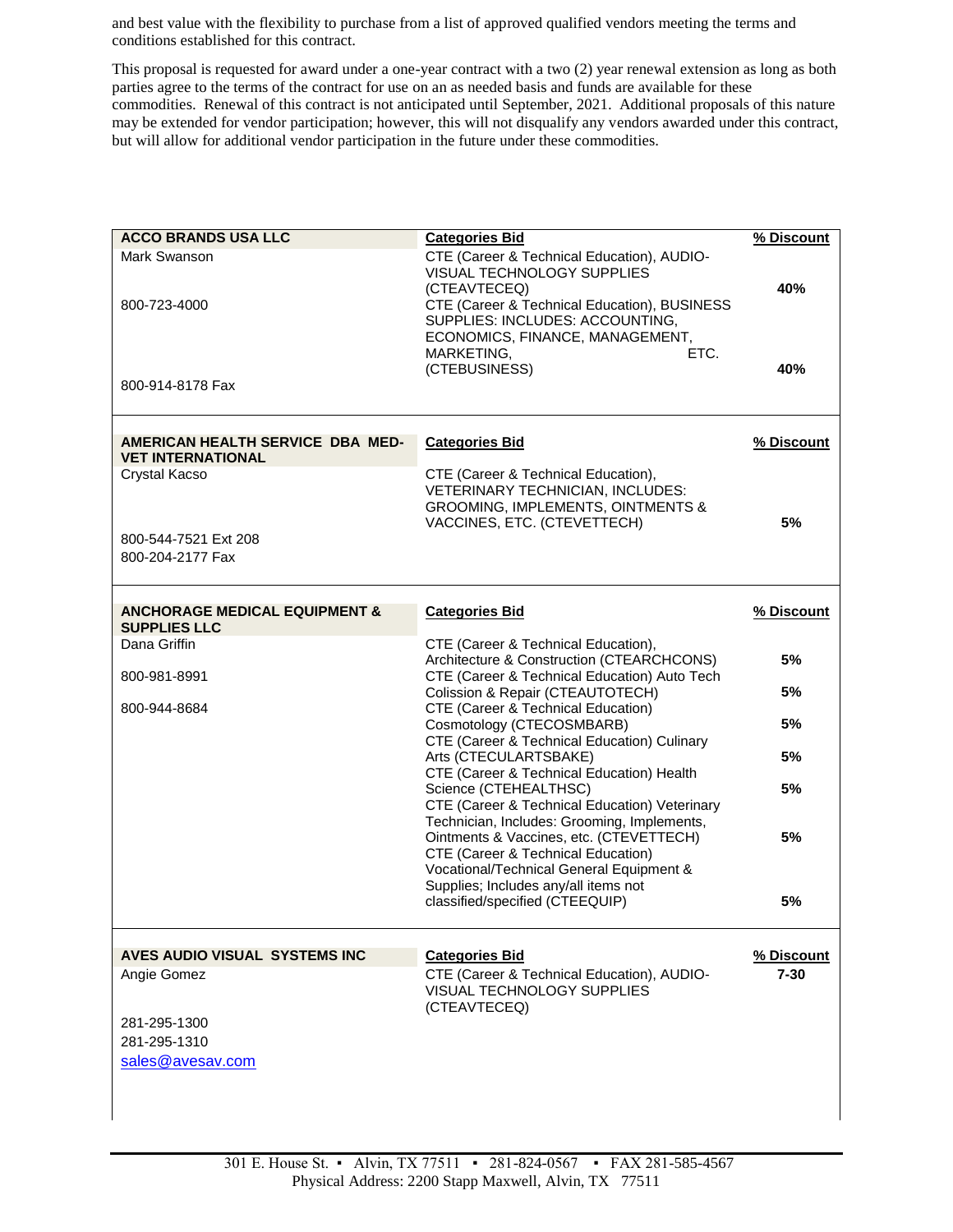281-331-2055 281-331-6000 Fax

## **BEAED LP Categories Bid Categories Bid 1999 1999 1999 2010 1999 2020 2020 2020 2020 2020 2020 2020 2020 2020 2020 2020 2020 2020 2020 2020 2020 2020 2020 2020 2020 2** Cindy Theis **CTE** (Career & Technical Education), GRAPHIC Euqipment & Supplies ) (CTEGRAPHICS) **10%**

| <b>CENGAGE LEARNING INC</b>       | <b>Categories Bid</b>                                                                        | % Discount |
|-----------------------------------|----------------------------------------------------------------------------------------------|------------|
| <b>Customer Service</b>           | CTE (Career & Technical Education), Agriculture<br>(CTEAGRICUL)                              | 0          |
| 888-915-3276                      | CTE (Career & Technical Education),<br>Architecture & Construction (CTEARCHCONS)             | 0          |
| 800-487-8488 Fax                  | CTE (Career & Technical Education), Audio-                                                   | 0          |
|                                   | Visual Techology Supplies (CREAVTECEQ)<br>CTE (Career & Technical Education) Auto Tech       | 0          |
| schoolcustomerservice@cengage.com | Colission & Repair (CTEAUTOTECH)<br>CTE (Career & Technical Education) Business              | 0          |
|                                   | Supplies, Includes: Accounting, Economics,<br>Finance, Management, Marketing, etc.           |            |
|                                   | (CTEBUSINESS)                                                                                |            |
|                                   | CTE (Career & Technical Education)<br>Cosmotology (CTECOSMBARB)                              | 0          |
|                                   | CTE (Career & Technical Education) Criminal                                                  | 0          |
|                                   | Justice (CTECRIMJUST)                                                                        |            |
|                                   | CTE (Career & Technical Education) Culinary                                                  | 0          |
|                                   | Arts (CTECULARTSBAKE)                                                                        | 0          |
|                                   | CTE (Career & Technical Education)<br>Engineering/Instructional, Includes: Project Lead      |            |
|                                   | the Way and STEM items) (CTEENGTECH)                                                         |            |
|                                   | CTE (Career & Technical Education) Family                                                    | 0          |
|                                   | Consumer Science-Day Care                                                                    |            |
|                                   | (CREFAMDAYCARE)                                                                              |            |
|                                   | CTE (Career & Technical Education) Fashion<br>Design (CTEFASHION)                            | 0          |
|                                   | CTE (Career & Technical Education) Floral                                                    | 0          |
|                                   | Design (CTEFLORAL)                                                                           |            |
|                                   | CTE (Career & Technical Education) Forensic                                                  | 0          |
|                                   | Science (CTEFORSCIE)                                                                         |            |
|                                   | CTE (Career & Technical Education) Graphic<br>Equipment & Supplies (CTEGRAPHICS)             | 0          |
|                                   | CTE (Career & Technical Education) Health                                                    | 0          |
|                                   | Science (CTEHEALTHSC)                                                                        |            |
|                                   | CTE (Career & Technical Education) HVAC                                                      | 0          |
|                                   | (CTEHVAC)                                                                                    |            |
|                                   | CTE (Career & Technical Education) Journalism<br>(CTEJOURNALS)                               | 0          |
|                                   | CTE (Career & Technical Education) Precision                                                 | 0          |
|                                   | Manufacturing, Includes: CNC Machines, Lathes,<br>Mills, etc. (CTE, AMF)                     |            |
|                                   | CTE (Career & Technical Education) Technology,                                               | O          |
|                                   | Includes: Maintenance, Parts, Programming,                                                   |            |
|                                   | Repair (CTETECH)                                                                             |            |
|                                   | CTE (Career & Technical Education) Veterinary<br>Technician, Includes: Grooming, Implements, | 0          |
|                                   | Ointments & Vaccines, etc. (CTEVETTECH)                                                      |            |
|                                   | CTE (Career & Technical Education)                                                           | 0          |
|                                   | Vocational/Technical General Equipment &                                                     |            |
|                                   | Supplies; Includes any/all items not<br>classified/specified                                 |            |
|                                   | (CTEEQUIP)                                                                                   |            |
|                                   | CTE (Career & Technical Education) Welding<br>Equipment, Supplies (CTEWELDING)               | 0          |
|                                   |                                                                                              |            |
|                                   |                                                                                              |            |
| <b>FASTENAL COMPANY</b>           | <b>Categories Bid</b>                                                                        | % Discount |
|                                   |                                                                                              |            |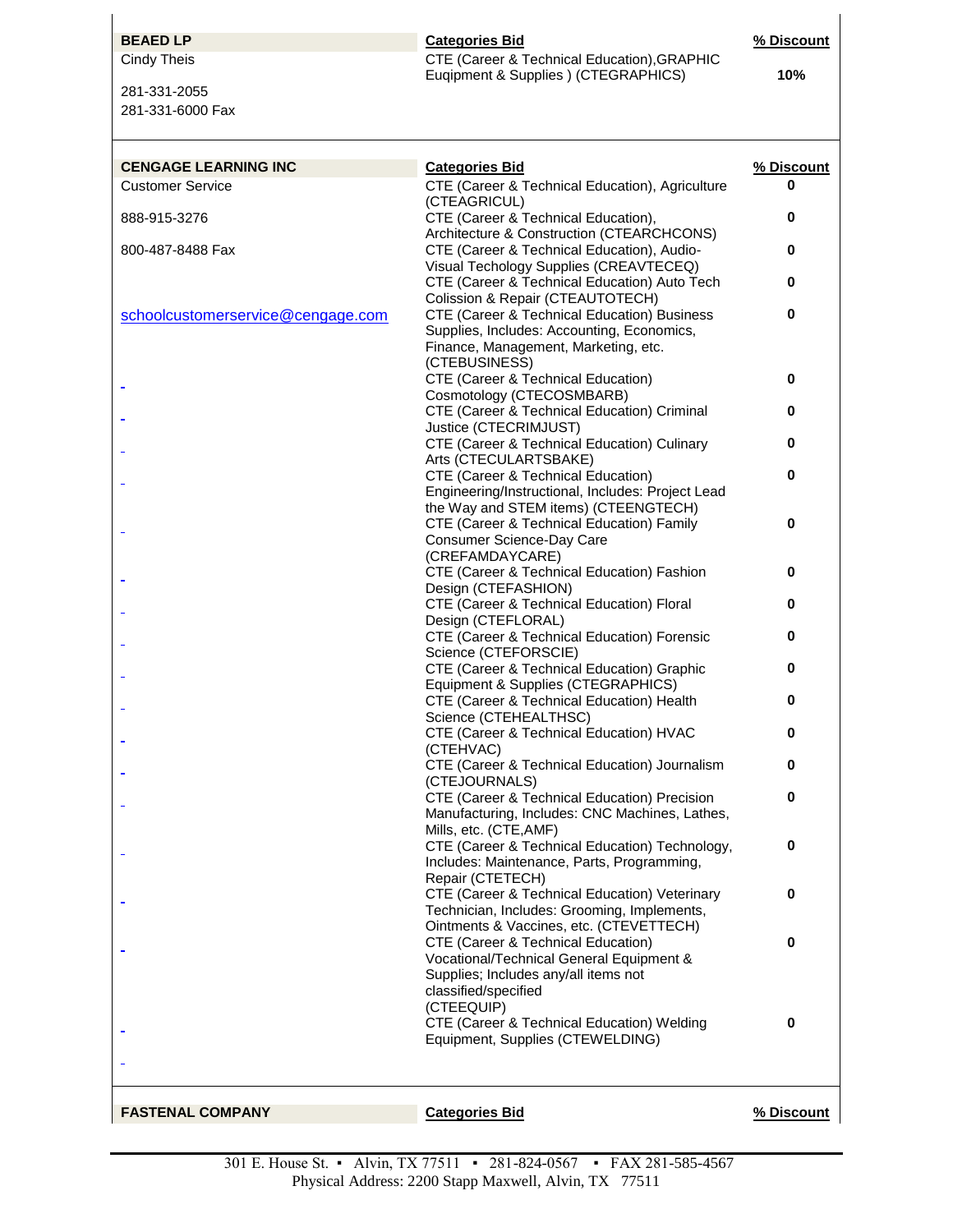| Lee Hein<br>281-756-8730<br>281-756-8732 Fax<br>txho8@stores.fastenal.com<br><b>GORDON FOOD SERVICE INC</b><br><b>Brian Lewis</b><br>616-530-7000 Ext 77857<br>brian.lewis@gfs.com | CTE (Career & Technical) Welding<br>(CTEWELDING)<br>CTE (Career & Technical) Vocational/Technical<br>General Equipment & Supplies Includes any/all<br>items not classified/specified (CTEEQUIP)<br><b>Categories Bid</b><br>CTE (Career & Technical Education), CULINARY<br>ARTS (CTECULARTSBAKE) | 25<br>varies<br>% Discount<br>$\overline{2}$          |
|------------------------------------------------------------------------------------------------------------------------------------------------------------------------------------|---------------------------------------------------------------------------------------------------------------------------------------------------------------------------------------------------------------------------------------------------------------------------------------------------|-------------------------------------------------------|
| <b>GRAPHIC SOLUTIONS GROUP INC</b><br><b>Michael Roberts</b><br>713-683-4520<br>713-957-0310Fax<br>michael.roberts@gogsg.com                                                       | <b>Categories Bid</b><br>CTE (Career & Technical Education), GRAPHIC<br>Euqipment & Supplies ) (CTEGRAPHICS)                                                                                                                                                                                      | % Discount<br>0                                       |
| <b>HS GENIUS LLC</b><br>Michelle Lilly Hester<br>832-259-9988<br>jankyjoe3@yahoo.com                                                                                               | <b>Categories Bid</b><br>CTE (Career & Technical Education), BUSINESS<br>SUPPLIES: INCLUDES: ACCOUNTING,<br>ECONOMICS, FINANCE, MANAGEMENT,<br>MARKETING,<br>ETC.<br>(CTEBUSINESS)                                                                                                                | % Discount<br>TBD -<br><b>QUOTE</b><br><b>PROCESS</b> |
| <b>MC GRAW-HILL SCHOOL EDUCATION,</b>                                                                                                                                              | <b>Categories Bid</b>                                                                                                                                                                                                                                                                             | % Discount                                            |
| <b>LLC</b><br><b>Customer Service</b>                                                                                                                                              | CTE (Career & Technical Education),<br>ARCHITECTURE & CONSTRUCTION<br>(CTEARCHCONS)                                                                                                                                                                                                               | 0                                                     |
| 800-338-3987                                                                                                                                                                       | CTE (Career & Technical Education), BUSINESS<br>SUPPLIES: INCLUDES: ACCOUNTING,<br>ECONOMICS, FINANCE, MANAGEMENT,<br>MARKETING,<br>ETC.                                                                                                                                                          | $\bf{0}$                                              |
| 800-953-8691 Fax                                                                                                                                                                   | (CTEBUSINESS)<br>CTE (Career & Technical Education), CRIMINAL<br><b>JUSTICE (CTECRIMJUST)</b>                                                                                                                                                                                                     | 0                                                     |
|                                                                                                                                                                                    | CTE (Career & Tecyhnical Education),<br>CULINARY ARTS (CTECULARTSBAKE)                                                                                                                                                                                                                            | 0                                                     |
| orders_mhe@mheducation.com                                                                                                                                                         | CTE (Career & Technical Education), FAMILY<br>CONSUMER SCIENCE (CTECONSCIEN)                                                                                                                                                                                                                      | 0                                                     |
|                                                                                                                                                                                    | CTE (Career & Technical Education), FAMILY<br>CONSUMER SCIENCE- DAY-CARE<br>(CTEFAMDAYCARE)                                                                                                                                                                                                       | 0                                                     |
|                                                                                                                                                                                    | CTE (Career & Technical Education), HEALTH<br><b>SCIENCE (CTEHEALTHSC)</b>                                                                                                                                                                                                                        | 0                                                     |
|                                                                                                                                                                                    | CTE (Career & Technical Education),<br>JOURNALISM (CTEJOURNALS)                                                                                                                                                                                                                                   | 0                                                     |
|                                                                                                                                                                                    | CTE (Career & Technical Education),<br>VOCATIONAL/TECHNICAL GENERAL<br>EQUIPMENT & SUPPLIES INCLUDES ANY/ALL<br><b>ITEMS NOT CLASSIFIED/SPECIFIED</b><br>(CTEEQUIP)                                                                                                                               | 0                                                     |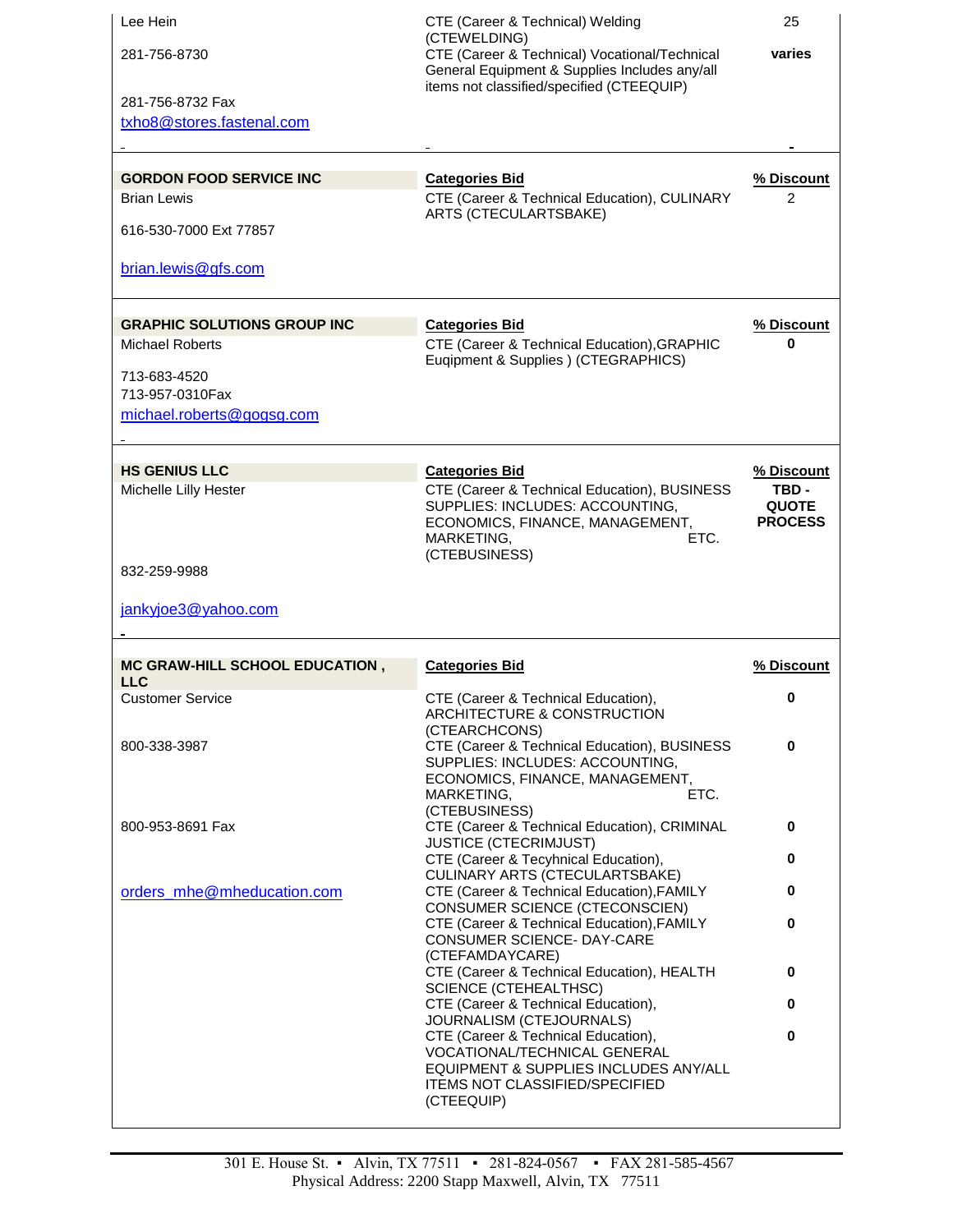| <b>MEDIA SUPPORT GROUP LTD</b>   | <b>Categories Bid</b>                                                               | % Discount |
|----------------------------------|-------------------------------------------------------------------------------------|------------|
| Kimberly Bryant                  | CTE (Career & Technical Education), GRAPHIC<br>Euqipment & Supplies ) (CTEGRAPHICS) | 0          |
| 806-785-3600 Ext 3               | CTE (Career & Technical Education),                                                 | 0          |
|                                  | TECHNOLOGY; INCLUDES: MAINTENANCE,                                                  |            |
|                                  | PARTS, PROGRAMMING, REPAIR (CTETECH)                                                |            |
| 806-785-3700                     | CTE (Career & Technical Education),<br>VOCATIONAL/TECHNICAL GENERAL                 | 0          |
|                                  | EQUIPMENT & SUPPLIES INCLUDES ANY/ALL                                               |            |
|                                  | <b>ITEMS NOT CLASSIFIED/SPECIFIED</b>                                               |            |
|                                  | (CTEEQUIP)                                                                          |            |
| kimberly@mediasupplygroup.net    |                                                                                     |            |
|                                  |                                                                                     |            |
|                                  |                                                                                     |            |
| NATIONAL RESTAURANT ASSOCIATION  | <b>Categories Bid</b>                                                               | % Discount |
| <b>Accounts Receivable</b>       | CTE (Career & Technical Education), CULINARY<br>ARTS (CTECULARTSBAKE)               | U          |
| 312-715-1010                     |                                                                                     |            |
| 713-957-0310Fax                  |                                                                                     |            |
| michael.roberts@gogsg.com        |                                                                                     |            |
|                                  |                                                                                     |            |
|                                  |                                                                                     |            |
| <b>PAXTON/PATTERSON</b>          | <b>Categories Bid</b>                                                               | % Discount |
| Kathleen Manders                 | CTE (Career & Technical Education),                                                 | 10         |
|                                  | PRECISION MANUFACTURING; INCLUDES:                                                  |            |
|                                  | CNC MACHINES, LATHES, MILLS, ETC.                                                   |            |
| 800-323-8484                     | (CTE, AMF)<br>CTE (Career & Technical) Welding                                      | 10         |
|                                  | (CTEWELDING)                                                                        |            |
| 708-594-1907 Fax                 | CTE (Career & Technical Education),                                                 | 10         |
|                                  | VOCATIONAL/TECHNICAL GENERAL                                                        |            |
|                                  | EQUIPMENT & SUPPLIES INCLUDES ANY/ALL<br><b>ITEMS NOT CLASSIFIED/SPECIFIED</b>      |            |
|                                  | (CTEEQUIP)                                                                          |            |
| sales@sullivansupply.com         |                                                                                     |            |
|                                  |                                                                                     |            |
| <b>TEXAS VETERINARY MEDICAL</b>  | <b>Categories Bid</b>                                                               | % Discount |
| <b>ASSOCIATION</b>               |                                                                                     |            |
| Larisa Rospondek                 | CTE (Career & Technical Education),                                                 | 10         |
|                                  | VETERINARY TECHNICIAN, INCLUDES:<br><b>GROOMING, IMPLEMENTS, OINTMENTS &amp;</b>    |            |
|                                  | VACCINES, ETC. (CTEVETTECH)                                                         |            |
| 512-452-4224                     | CTE (Career & Technical) Health Science                                             | 10         |
|                                  | (CTEHEALTHSC)<br>CTE (Career & Technical Education),                                | 10         |
| 512-452-6633 Fax                 | VOCATIONAL/TECHNICAL GENERAL                                                        |            |
|                                  | EQUIPMENT & SUPPLIES INCLUDES ANY/ALL                                               |            |
|                                  | <b>ITEMS NOT CLASSIFIED/SPECIFIED</b>                                               |            |
| Irespondek@tvma.org              | (CTEEQUIP)                                                                          |            |
|                                  |                                                                                     |            |
|                                  |                                                                                     |            |
| TSC GROUP LLC (THE SHOP COMPANY) | <b>Categories Bid</b>                                                               | % Discount |
| Joel Weiss                       | CTE (Career & Technical Education), FASHION<br><b>DESIGN (CTEFASHION)</b>           | 10         |
| 732-719-5044                     |                                                                                     |            |
|                                  |                                                                                     |            |
| sales@theshopcompany.com         |                                                                                     |            |
|                                  |                                                                                     |            |